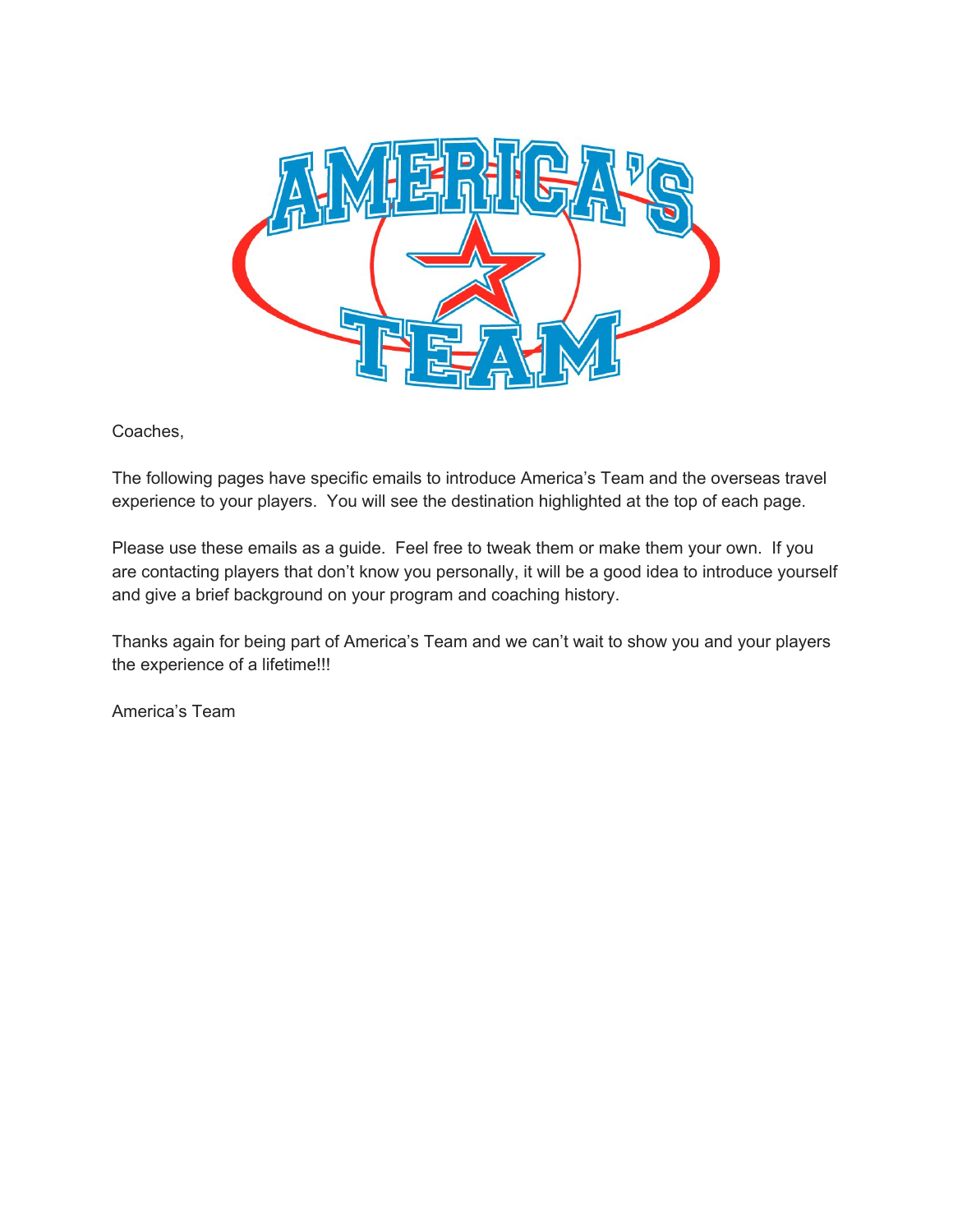## **Italy**

Player name,

I can't wait to share some exciting news with you!

I have been selected to coach a team traveling to Italy with America's Team...**and I want you to be on the team!!!**

America's Team is a program passionate about education and sports. They fulfill those passions by enabling kids to compete in international events against foreign teams on foreign soil. The education comes from exposing our players to a new land, a new people, and a new way of thinking...this way our players come home with a newfound sense of themselves and the world around them.

Playing overseas is like a dream come true!!! Imagine yourself wearing the "USA", listening to the National Anthem as you get ready to compete! And, imagine stepping inside the Colosseum in Rome...experiencing all the history and culture of Italy!

One of the reasons I accepted the position is I get to hand pick the players for the team. This is very important to me, as when we travel I only want players that are going to represent the USA and our community in a first class fashion...both on and off the field. You have exactly what I am looking for in a player for this team. You are a good athlete and a tough competitor. And most importantly, with your character and humility, you will be a tremendous ambassador for our sport and our country.

#### **I want you on this team!!!**

America's Team is going to email your official invitation to be on the team. Please review your invitation with your parents and you can call me or America's Team with any questions you may have.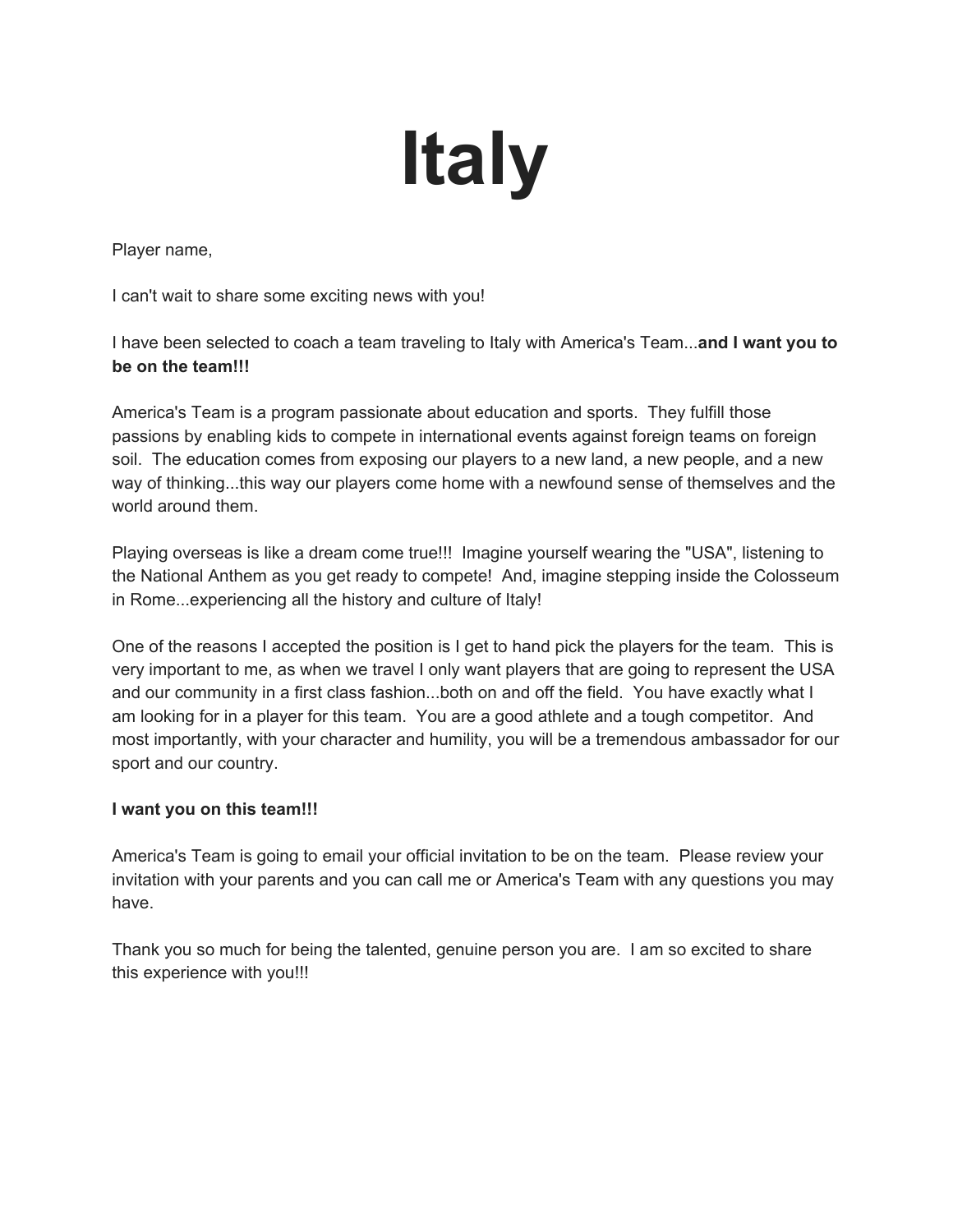# **Spain**

Player name,

I can't wait to share some exciting news with you!

I have been selected to coach a team traveling to Spain with America's Team...**and I want you to be on the team!!!**

America's Team is a program passionate about education and sports. They fulfill those passions by enabling kids to compete in international events against foreign teams on foreign soil. The education comes from exposing our players to a new land, a new people, and a new way of thinking...this way our players come home with a newfound sense of themselves and the world around them.

Playing overseas is like a dream come true!!! Imagine yourself wearing the "USA", listening to the National Anthem as you get ready to compete! And, imagine walking along the Mediterranean shoreline in Barcelona...experiencing all the history, excitement and culture of Spain!

One of the reasons I accepted the position is I get to hand pick the players for the team. This is very important to me, as when we travel I only want players that are going to represent the USA and our community in a first class fashion...both on and off the field. You have exactly what I am looking for in a player for this team. You are a good athlete and a tough competitor. And most importantly, with your character and humility, you will be a tremendous ambassador for our sport and our country.

#### **I want you on this team!!!**

America's Team is going to email your official invitation to be on the team. Please review your invitation with your parents and you can call me or America's Team with any questions you may have.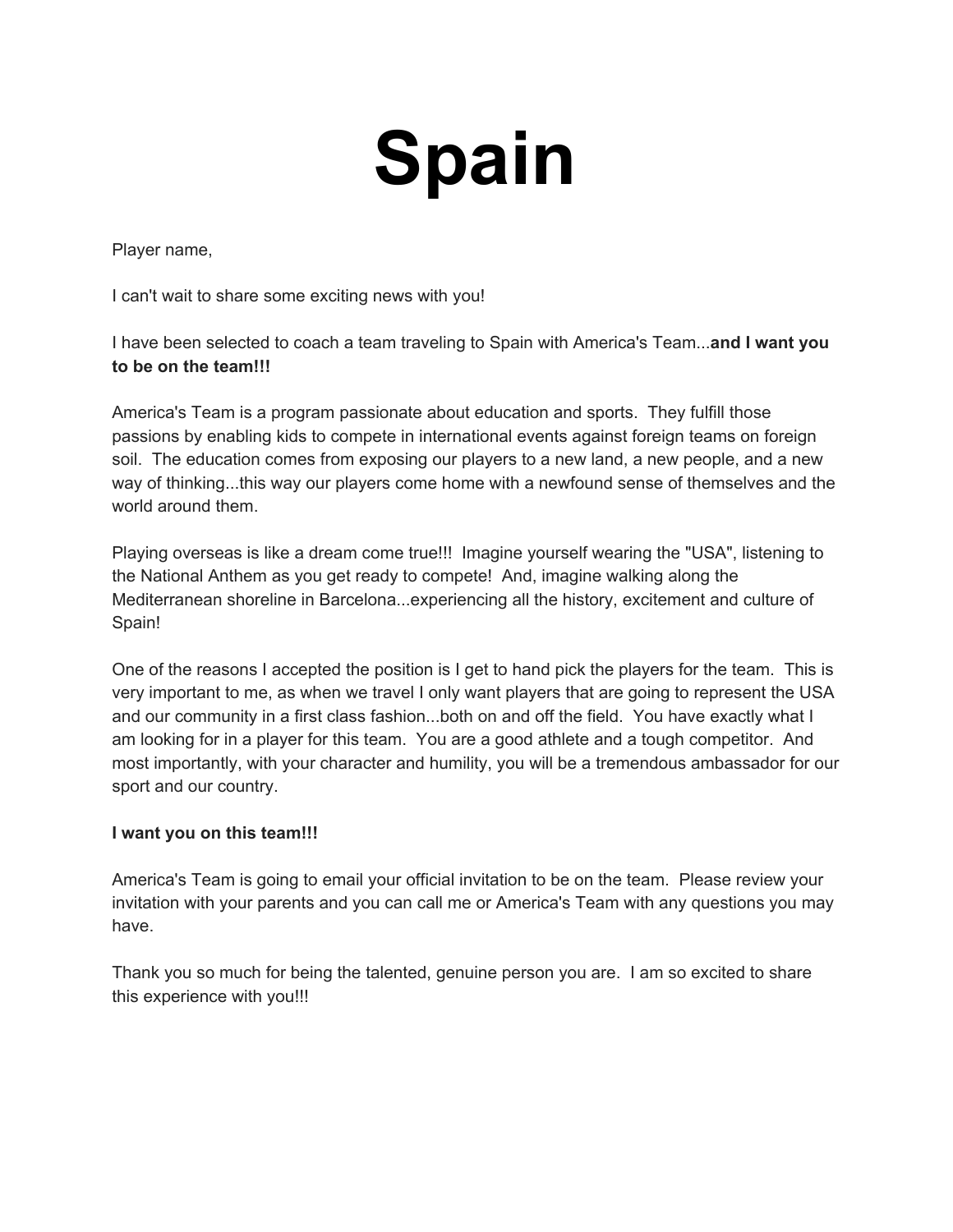### **Germany**

Player name,

I can't wait to share some exciting news with you!

I have been selected to coach a team traveling to Germany with America's Team...**and I want you to be on the team!!!**

America's Team is a program passionate about education and sports. They fulfill those passions by enabling kids to compete in international events against foreign teams on foreign soil. The education comes from exposing our players to a new land, a new people, and a new way of thinking...this way our players come home with a newfound sense of themselves and the world around them.

Playing overseas is like a dream come true!!! Imagine yourself wearing the "USA", listening to the National Anthem as you get ready to compete! And, imagine walking down the streets of Munich...experiencing all the history, excitement and culture of Germany!

One of the reasons I accepted the position is I get to hand pick the players for the team. This is very important to me, as when we travel I only want players that are going to represent the USA and our community in a first class fashion...both on and off the field. You have exactly what I am looking for in a player for this team. You are a good athlete and a tough competitor. And most importantly, with your character and humility, you will be a tremendous ambassador for our sport and our country.

#### **I want you on this team!!!**

America's Team is going to contact you with your official invitation to be on the team. Please review your invitation with your parents and you can call me or America's Team with any questions you may have.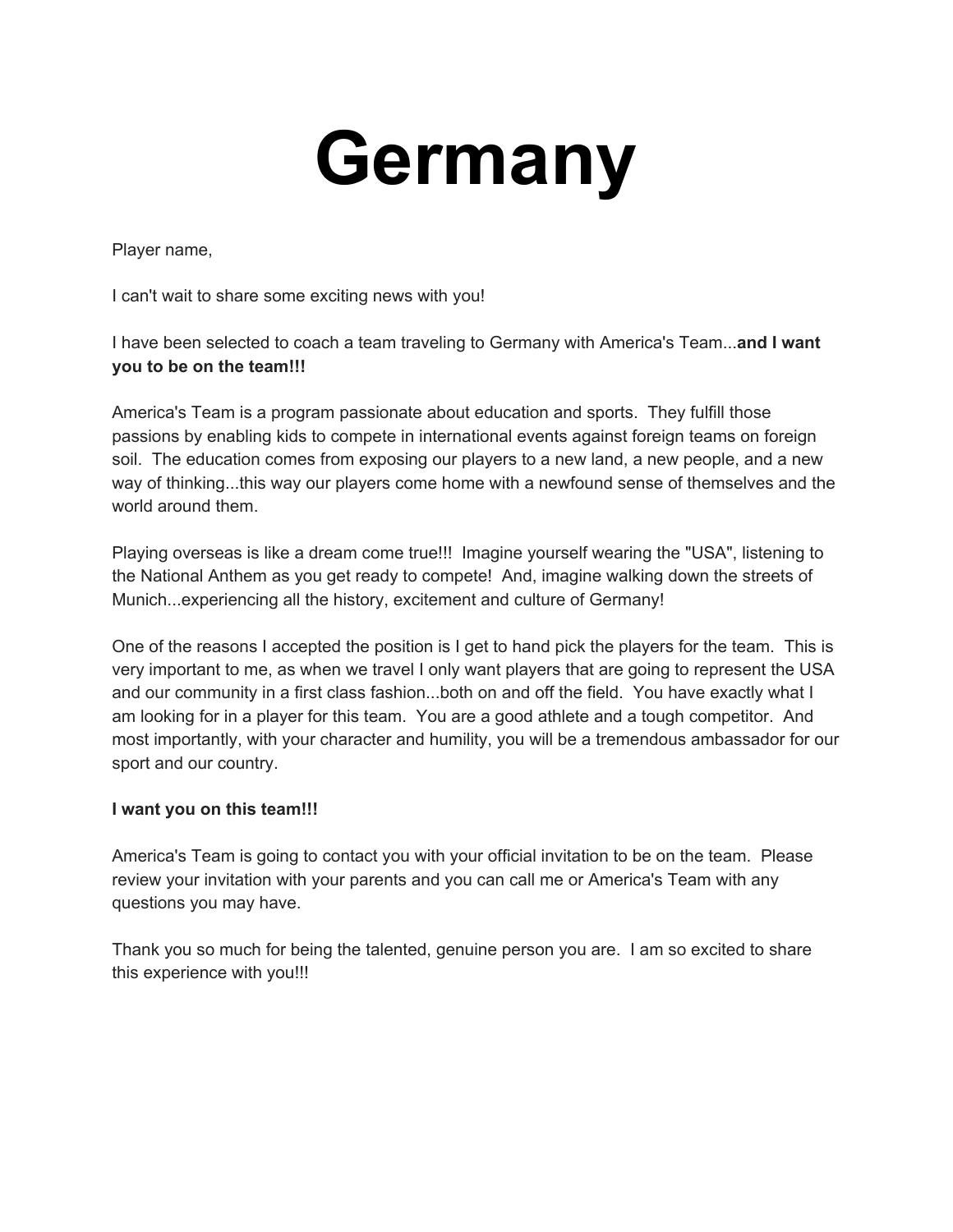## **Holland**

Player name,

I can't wait to share some exciting news with you!

I have been selected to coach a team traveling to Holland with America's Team...**and I want you to be on the team!!!**

America's Team is a program passionate about education and sports. They fulfill those passions by enabling kids to compete in international events against foreign teams on foreign soil. The education comes from exposing our players to a new land, a new people, and a new way of thinking...this way our players come home with a newfound sense of themselves and the world around them.

Playing overseas is like a dream come true!!! Imagine yourself wearing the "USA", listening to the National Anthem as you get ready to compete! And, imagine cruising down the canals of Amsterdam...experiencing all the history, excitement and culture of Holland!

One of the reasons I accepted the position is I get to hand pick the players for the team. This is very important to me, as when we travel I only want players that are going to represent the USA and our community in a first class fashion...both on and off the field. You have exactly what I am looking for in a player for this team. You are a good athlete and a tough competitor. And most importantly, with your character and humility, you will be a tremendous ambassador for our sport and our country.

#### **I want you on this team!!!**

America's Team is going to email your official invitation to be on the team. Please review your invitation with your parents and you can call me or America's Team with any questions you may have.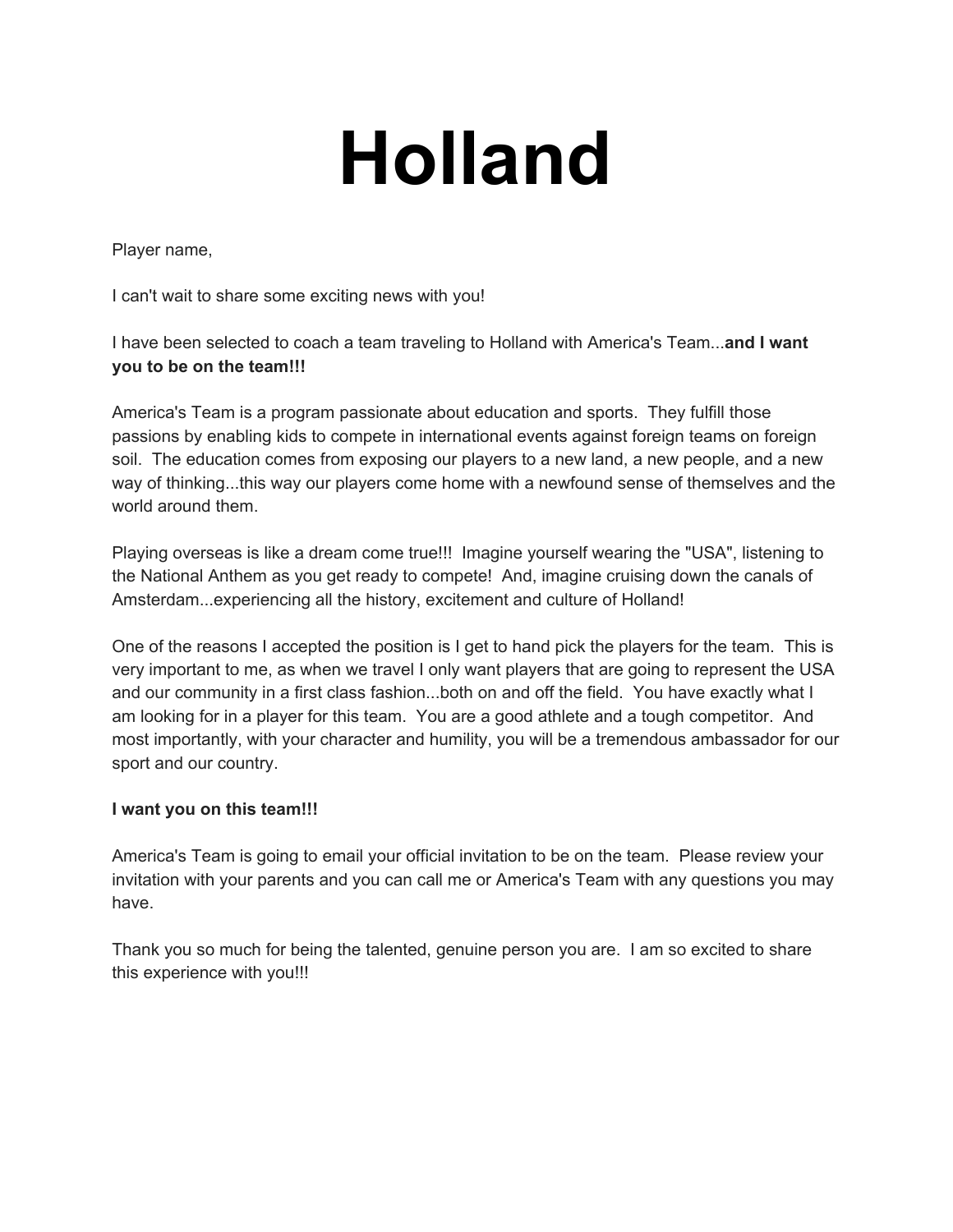# **England**

Player name,

I can't wait to share some exciting news with you!

I have been selected to coach a team traveling to England with America's Team...**and I want you to be on the team!!!**

America's Team is a program passionate about education and sports. They fulfill those passions by enabling kids to compete in international events against foreign teams on foreign soil. The education comes from exposing our players to a new land, a new people, and a new way of thinking...this way our players come home with a newfound sense of themselves and the world around them.

Playing overseas is like a dream come true!!! Imagine yourself wearing the "USA", listening to the National Anthem as you get ready to compete! And, imagine strolling down the streets of London...experiencing all the history, excitement and culture of England!

One of the reasons I accepted the position is I get to hand pick the players for the team. This is very important to me, as when we travel I only want players that are going to represent the USA and our community in a first class fashion...both on and off the field. You have exactly what I am looking for in a player for this team. You are a good athlete and a tough competitor. And most importantly, with your character and humility, you will be a tremendous ambassador for our sport and our country.

#### **I want you on this team!!!**

America's Team is going to email your official invitation to be on the team. Please review your invitation with your parents and you can call me or America's Team with any questions you may have.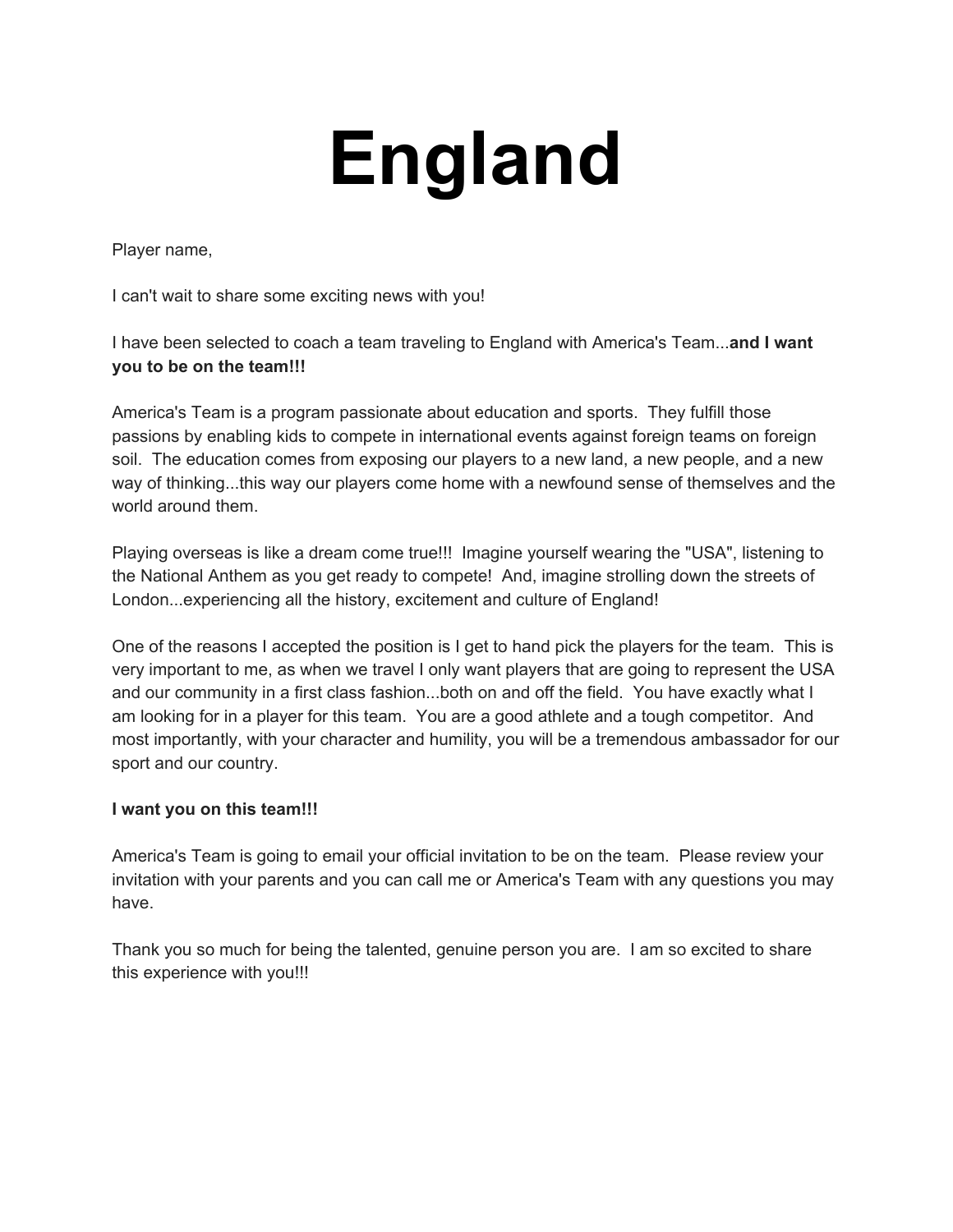### **Australia**

Player name,

I can't wait to share some exciting news with you!

I have been selected to coach a team traveling to Australia with America's Team...**and I want you to be on the team!!!**

America's Team is a program passionate about education and sports. They fulfill those passions by enabling kids to compete in international events against foreign teams on foreign soil. The education comes from exposing our players to a new land, a new people, and a new way of thinking...this way our players come home with a newfound sense of themselves and the world around them.

Playing overseas is like a dream come true!!! Imagine yourself wearing the "USA", listening to the National Anthem as you get ready to compete! And, imagine walking the shoreline of Surfer's Paradise...experiencing all the excitement and culture of Australia!

One of the reasons I accepted the position is I get to hand pick the players for the team. This is very important to me, as when we travel I only want players that are going to represent the USA and our community in a first class fashion...both on and off the field. You have exactly what I am looking for in a player for this team. You are a good athlete and a tough competitor. And most importantly, with your character and humility, you will be a tremendous ambassador for our sport and our country.

#### **I want you on this team!!!**

America's Team is going to email your official invitation to be on the team. Please review your invitation with your parents and you can call me or America's Team with any questions you may have.